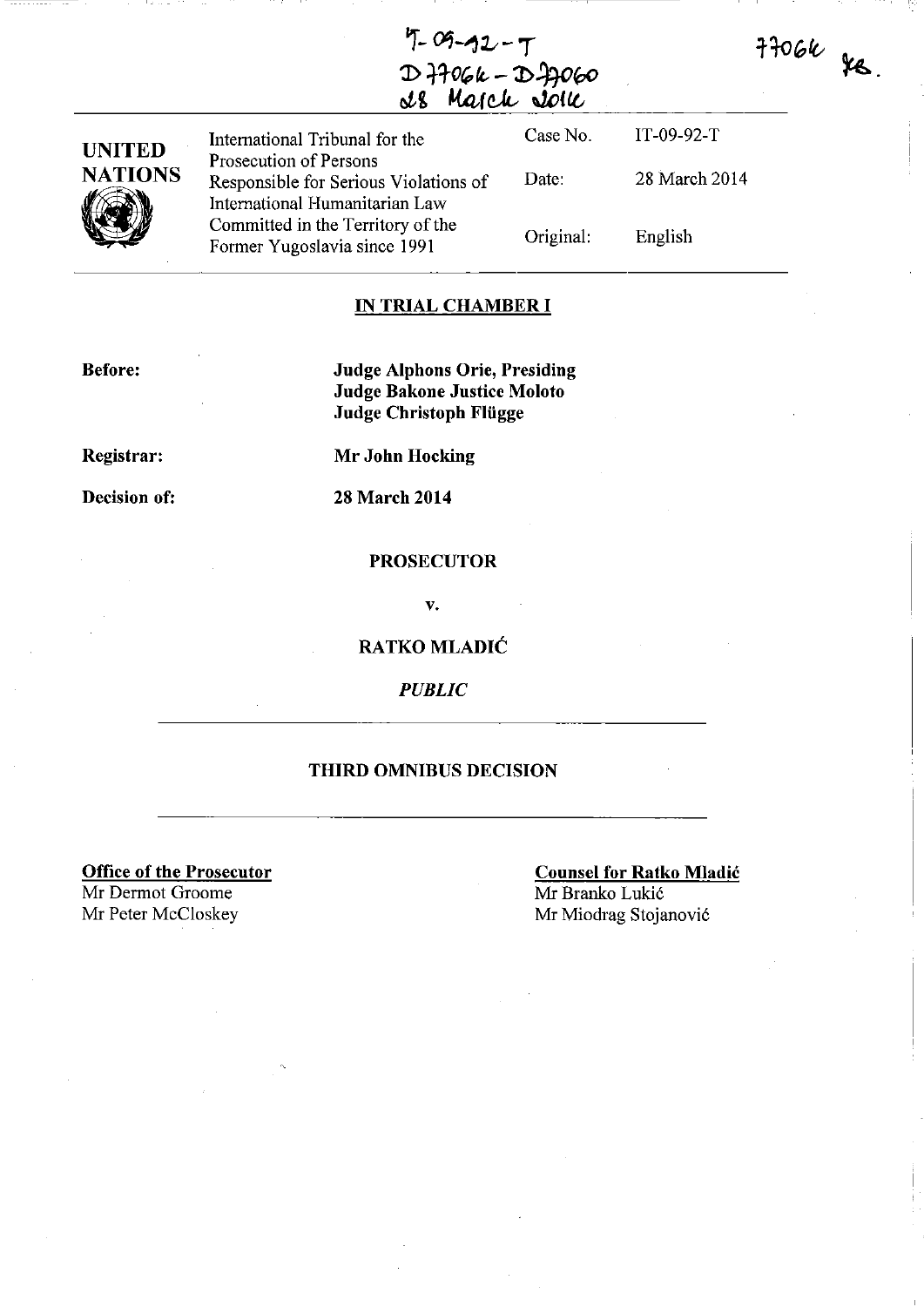1. On 26 February **2014,** the Chamber closed the Prosecution case with a number of caveats. <sup>I</sup> The Chamber will now address some of these matters.

1\_---

# **Decision on the Prosecution motion to tender additional pages of Rule 65 ler number 7651 (SimiC's war diary)**

2. On 13 February 2014, the Chamber admitted pages 38 and 39 of the document bearing Rule *65* fer number 7651 as an exhibit associated with the evidence of witness Novica Simic? On 24 February **2014,** the Prosecution requested admission of four additional pages of this document in order to complete the war diary entry for that day.<sup>3</sup> The Defence responded on 6 March 2014, submitting that the additional pages were not discussed by the witness and, therefore, could not be regarded an inseparable and indispensable part of the witness's evidence.<sup>4</sup> In its response, the Defence also argues against the admission of the witness's prior testimony.<sup>5</sup> As the Defence does not address the legal requirements for reconsideration of a decision, the Chamber interprets the Defence submissions to relate only to the additional pages of Simic's war diary. The complete war diary entry was subsequently assigned the provisional exhibit number P4330.

3. After having reviewed the additional pages and Simic's previous testimony, the Chamber finds that the additional pages were not discussed by the witness. Recalling the test for admission into evidence as associated exhibits set out in a previous decision,<sup>6</sup> the Chamber finds that the additional pages do not qualify as associated exhibits. Accordingly, the Chamber **DENIES** the Prosecution's motion, **REITERATES** its instruction to the Prosecution to upload only pages 38 and 39 of the document bearing Rule 65 fer number 7651, and **INSTRUCTS** the Registry to replace what is currently uploaded under P4330 with the newly uploaded version.

## **Decision on Prosecution request to add pages to exhibit P2705 (Intercepted conversation)**

4. On 25 February **2014,** the Prosecution, through an informal communication, requested that the transcripts of exhibit P2705 be amended to add two missing pages containing revisions. The Defence did not respond. Having reviewed the revisions, the Chamber notes that they do not raise

 $\blacksquare$ Scheduling and Closing Order, 26 February 2014, p. I; Second Omnibus Decision, 26 February 2014, fn. 1.

 $\overline{2}$ Decision on Prosecution Motion to Admit the Evidence of Milenko Lazić (RM-288) and Novica Simić (RM-353) Pursuant to Rule 92 *quater,* 13 February 20 14, para. 9(ii)(c).

 $\overline{\mathbf{3}}$ Prosecution Motion to Tender Revised Rule 65 *ter* # 07651a Associated with the Admitted Testimony of Novica

Simić (RM353), 24 February 2014, paras 1, 4-5.

<sup>4</sup>  Defence Response to Prosecution Motion to Tender Revised Rule 65 *ter* 07651 Associated with the Admitted Testimony of Novica Simić (RM353), 6 March 2014 ("Response"), para. 11.

<sup>-5</sup> Response, paras 13-15. Paragraph 15 does not appear as such in the Response. Instead, the paragraph following **number "14" is numbered "13" again.** 

<sup>6</sup>  Decision on Prosecution Motion to Admit the Evidence of Witness RM-266 Pursuant to Rule 92 *quater,* 23 July 2012, para. 13.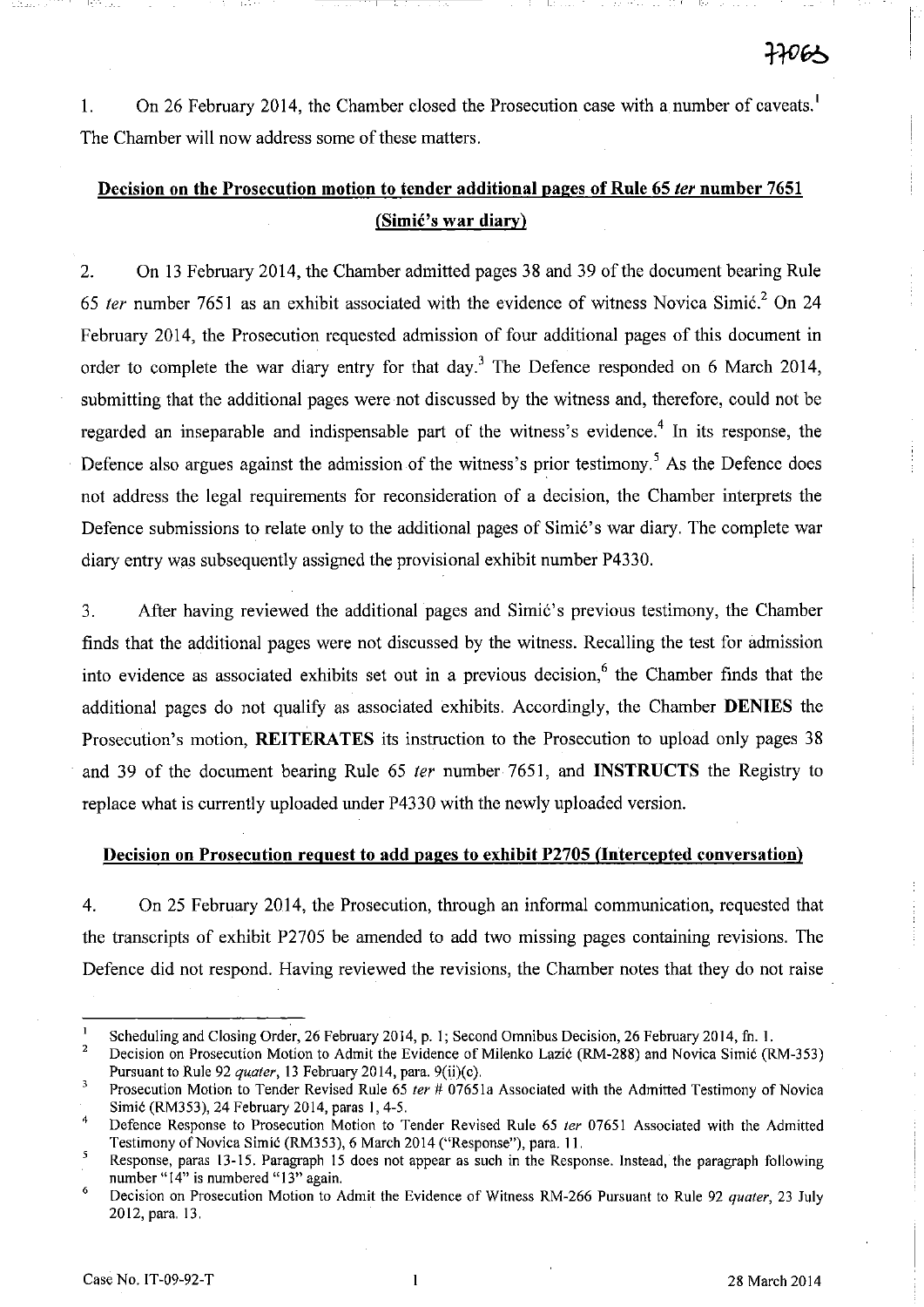any issue in respect of the authenticity of the audio recording of the intercepted conversation. The Chamber notes, moreover, that the revisions are very minor, and that as such, they bear no significant evidential import in relation to the substance of the transcripts of the intercepted conversation. For these reasons, the Chamber **GRANTS** the Prosecution's request and **INSTRUCTS** the Registry to replace exhibit P2705 with the revised version once uploaded by the Prosecution.

## **Dragan Ivetić's presence in the courtroom in the absence of counsel**

5. On 13 January 2014, the Chamber granted a Defence request to have Dragan Ivetic (a member of the Defence) (1) present the Defence's oral Rule 98 *his* submissions in court in the absence of counsel and (2) be present in court (in the absence of counsel) for the Chamber's Rule 98 *bis* decision, subject to the Accused filing his consent.<sup>7</sup> On 5 March 2014, the Defence filed the consent of the Accused in relation to Mr Ivetić presenting the Defence's oral Rule 98 *bis* submissions in court in the absence of counsel. 8 The 'Chamber **REMINDS** the Defence that the Accused's consent for Mr Ivetić's presence in court (in the absence of counsel) for the Chamber's Rule 98 *his decision* remains to be filed.

# **Decision on addition and admission of proof-of-death document bearing Rule 65 fer number**  30607

6. On 14 February 2014, the Prosecution filed a motion requesting *inter alia* the addition to its Rule 65 *ter* exhibit list and admission into evidence from the bar table of one proof-of-death document.<sup>9</sup> The Defence responded on 28 February 2014, not objecting to this request.<sup>10</sup> The Chamber recalls its analysis in its previous decision of 31 January 2014 related to proof-of-death documents,<sup>11</sup> and finds that the document is admissible from the bar table. The Chamber therefore **GRANTS** the Prosecution leave to add the document to its exhibit list, **ADMITS** the document into evidence, under seal, and **INSTRUCTS** the Registry to assign an exhibit number to the document and inform the Chamber and the parties about the number so assigned.

I L\_

<sup>7</sup> Scheduling Order. 13 January 2014.

 $\bf{a}$ Notice of Filing. 5 March 2014. The Chamber notes that despite the granting of the request. co-counsel for the Accused was present in court during the Rule 98 *bis* submissions between 17 and 19 March 2014.

<sup>&</sup>lt;sup>9</sup> Prosecution Submission on the Confidential Status of Certain Proof of Death Documents and Motion Regarding 65 fer # 30607.14 February 2014.

<sup>&</sup>lt;sup>10</sup> Defence Response to Prosecution Submission on the Confidential Status of Certain Proof of Death Documents and Motion Regarding 65 fer # 30607, 28 February 2014, para. 4.

**<sup>11</sup>Decision on Prosecution Bar Table Submission of Proof of Death Documents in Connection with Witness Ewa**  Tabeau, 31 January 2014, para. 4.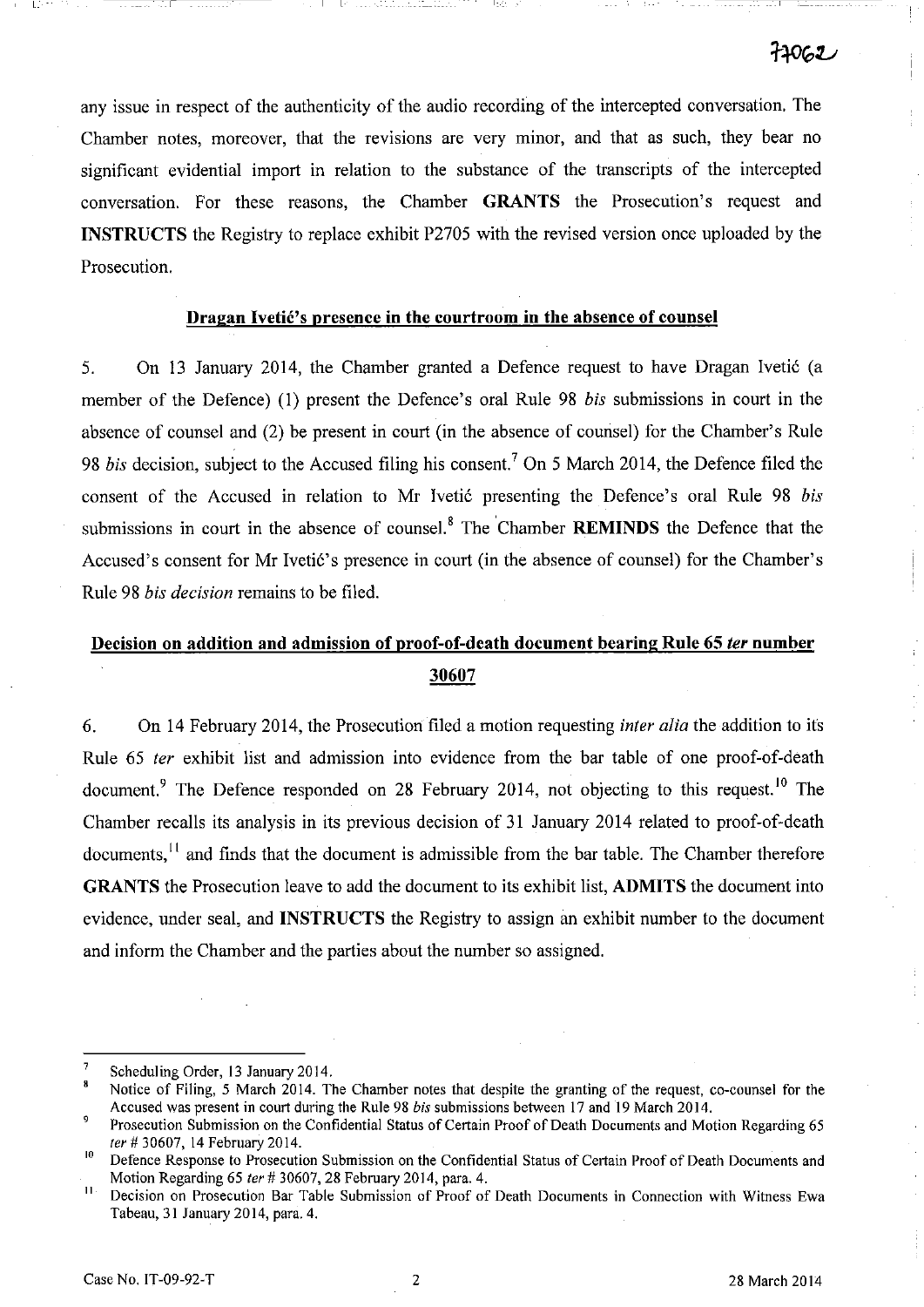# **Decision on Prosecution motion for protective measures for Witnesses RM-403 and RM-409 pursuant to Rule 70**

 $L = L - L$ 

7. On 13 February 2014, the Chamber issued its decision on the Prosecution's 31st motion to admit evidence pursuant to Rule 92 *bis,* admitting the evidence of Witness RM-403 and conditionally admitting the statement of Witness RM-409 pending the filing of a corresponding attestation and declaration.<sup>12</sup> The Prosecution filed a motion on 19 February 2014 requesting that the two witnesses' identities be protected pursuant to Rule  $70$  of the Rules.<sup>13</sup> The Defence responded on 5 March 2014, submitting that it has no objections to the motion.<sup>14</sup> The Chamber considers that despite the conditions imposed by the Rule 70 provider, the probative value of the evidence is not substantially outweighed by the need to ensure a fair trial. The Chamber therefore **GRANTS** the motion and **CONFIRMS** that exhibits P3576 and P3586 shall remain under seal.

### **Reducing exhibit P3342 (Zvornik** hospital logbook)

8. In its first omnibus decision of **14** February 2014, the Chamber instructed the Prosecution to upload a BCS original of exhibit P3342 that matched the English translation.<sup>15</sup> In an informal communication of 28 February 2014, the Prosecution informed the Chamber that it had uploaded a revised version of the exhibit under a new Rule 65 fer number and requested that exhibit number P3342 be assigned to the revised document. The Prosecution also notified the Chamber that a revised English translation had been received for the exhibit. The Chamber takes this opportunity to confirm that exhibit number P3342 is assigned to the document bearing Rule 65 fer number 5138a, and **INSTRUCTS** the Registry to replace the English translation of exhibit P3342 with the revised version.

### **Status of Chamber's decision of 14 March 2014 regarding the future trial sitting schedule**

9. On **14** March 2014, the Chamber issued a decision on the future trial sitting schedule in this case.<sup>16</sup> Therein, it invited the parties and the Registry to indicate within seven days what, if any, portions of the decision should remain confidential.<sup>17</sup> The Registry filed a submission on 21 March 2014, stating that should the Accused consent to the release of certain information relating to

<sup>12</sup> Decision on Prosecution 31" Motion to Admit Evidence Pursuant to Rule 92 *his,* 13 February 2014; Prosecution 31" Motion to Admit Evidence Pursuant to Rule 92 *his* (Confidential), I July 2013. On 26 February 2014, the Chamber granted a Prosecution motion for unconditional admission of the statement of Witness RM-409.

<sup>&</sup>lt;sup>13</sup> Prosecution Motion for Protective Measures for Witnesses RM403 and RM409 Pursuant to Rule 70, 19 February 2014 (Confidential).

<sup>&</sup>lt;sup>14</sup> Defence Response on Prosecution Motion 31<sup>st</sup> Motion to Admit Evidence Pursuant to Rule 92bis, 5 March 2014 (Confidential).

<sup>&</sup>lt;sup>15</sup> First Omnibus Decision, 14 February 2014, para. 10.<br><sup>16</sup> Decision as the Table Office School by 14 March 201

<sup>&</sup>lt;sup>16</sup> Decision on the Trial Sitting Schedule, 14 March 2014 (Confidential) ("Sitting Schedule Decision").

Sitting Schedule Decision, para. 22.